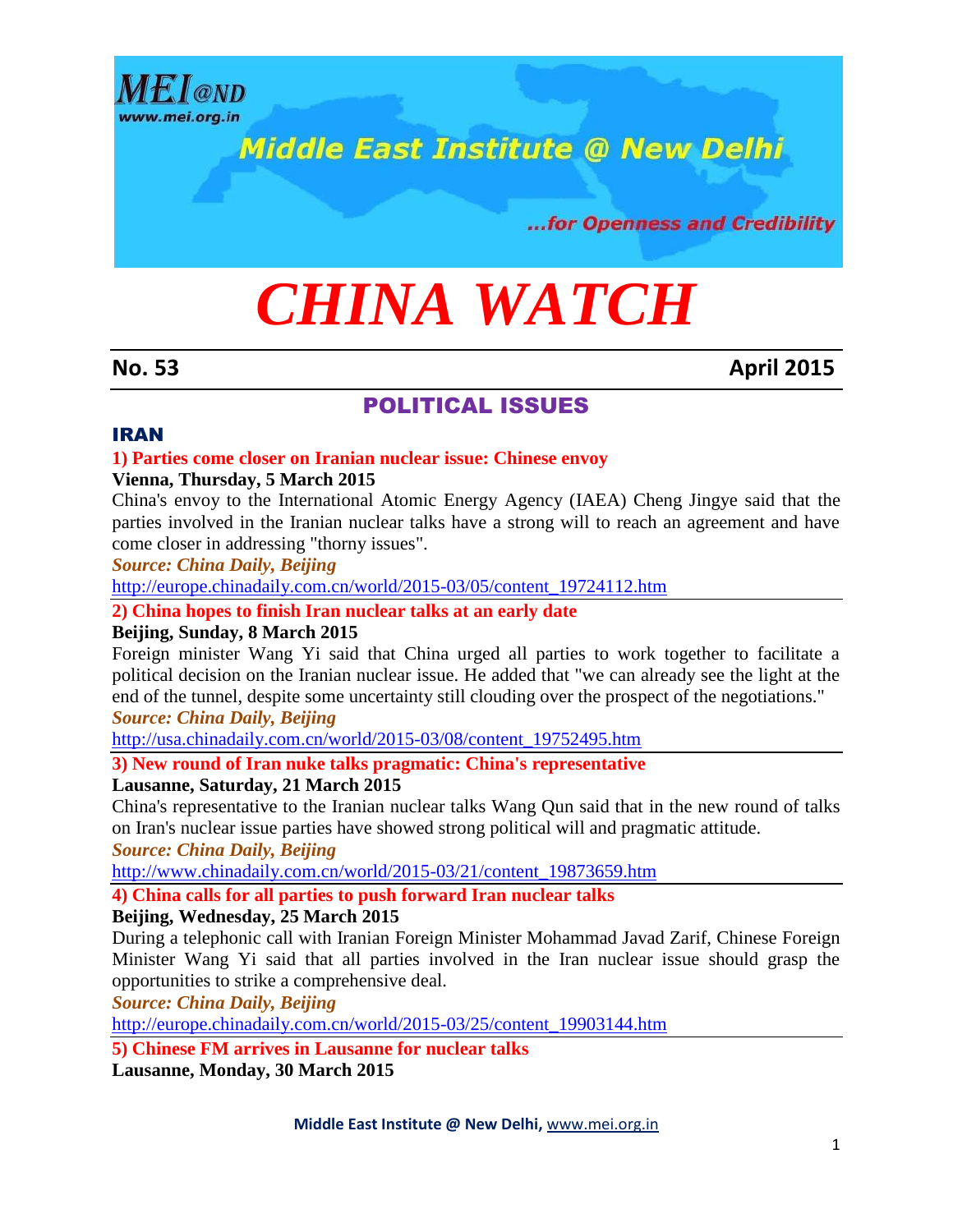Chinese foreign minister Wang Yi arrived in Switzerland to join the ongoing talks on the Iranian nuclear issue.

*Source: China Daily, Beijing*

[http://europe.chinadaily.com.cn/world/2015-03/30/content\\_19948905.htm](http://europe.chinadaily.com.cn/world/2015-03/30/content_19948905.htm)

#### TUNISIA

#### **6) China condemns terrorist attack in Tunisia**

#### **Beijing, Thursday, 19 March 2015**

Foreign Ministry spokesperson Hong Lei said that China joined international condemnation of the terror attack on the National Bardo Museum in Tunis.

*Source: China Daily, Beijing*

[http://africa.chinadaily.com.cn/world/2015-03/19/content\\_19859737.htm](http://africa.chinadaily.com.cn/world/2015-03/19/content_19859737.htm)

#### YEMEN

#### **7) China to evacuate citizens from Yemen**

#### **Hainan, Saturday, 28 March 2015**

Chinese Foreign Minister Wang Yi said that the Chinese government has launched preparatory work for the evacuation of over 500 Chinese nationals from Yemen.

*Source: China Daily, Beijing*

[http://usa.chinadaily.com.cn/china/2015-03/29/content\\_19943741.htm](http://usa.chinadaily.com.cn/china/2015-03/29/content_19943741.htm)

#### **8) Warship arrives to evacuate Chinese nationals from Yemen**

#### **Beijing, Monday, 30 March 2015**

Ministry of National Defence announced that China has sent a naval fleet to help evacuate Chinese diplomats; medical staff and technicians from Yemen as the situation gets worse.

*Source: China Daily, Beijing*

[http://usa.chinadaily.com.cn/world/2015-03/30/content\\_19950055.htm](http://usa.chinadaily.com.cn/world/2015-03/30/content_19950055.htm)

#### **9) Chinese evacuate 122 from Yemen**

#### **Beijing, Monday, 30 March 2015**

Foreign Ministry spokesperson Hua Chunying said that 122 Chinese citizens have been evacuated from Yemen to Djibouti and 400 remaining are expected to be evacuated soon.

*Source: China Daily, Beijing*

[http://africa.chinadaily.com.cn/china/2015-03/30/content\\_19953207.htm](http://africa.chinadaily.com.cn/china/2015-03/30/content_19953207.htm)

**10) Over 500 Chinese evacuees from conflict-torn Yemen arrive in Djibouti**

#### **Djibouti, Tuesday, 31 March 2015**

Around 449 Chinese nationals and six people of other nationalities were evacuated from Yemen and brought to Djibouti.

*Source: China Daily, Beijing*

[http://usa.chinadaily.com.cn/china/2015-03/31/content\\_19964609.htm](http://usa.chinadaily.com.cn/china/2015-03/31/content_19964609.htm)

# ECONOMIC ISSUES

#### ISRAEL

#### **11) China, Israel to begin FTA talks**

#### **Beijing, Wednesday, 18 March 2015**

Ministry of Commerce spokesperson Shen Danyang said that China will kick off negotiations on a proposed Free Trade Agreement (FTA) with Israel later this year. *Source: China Daily, Beijing*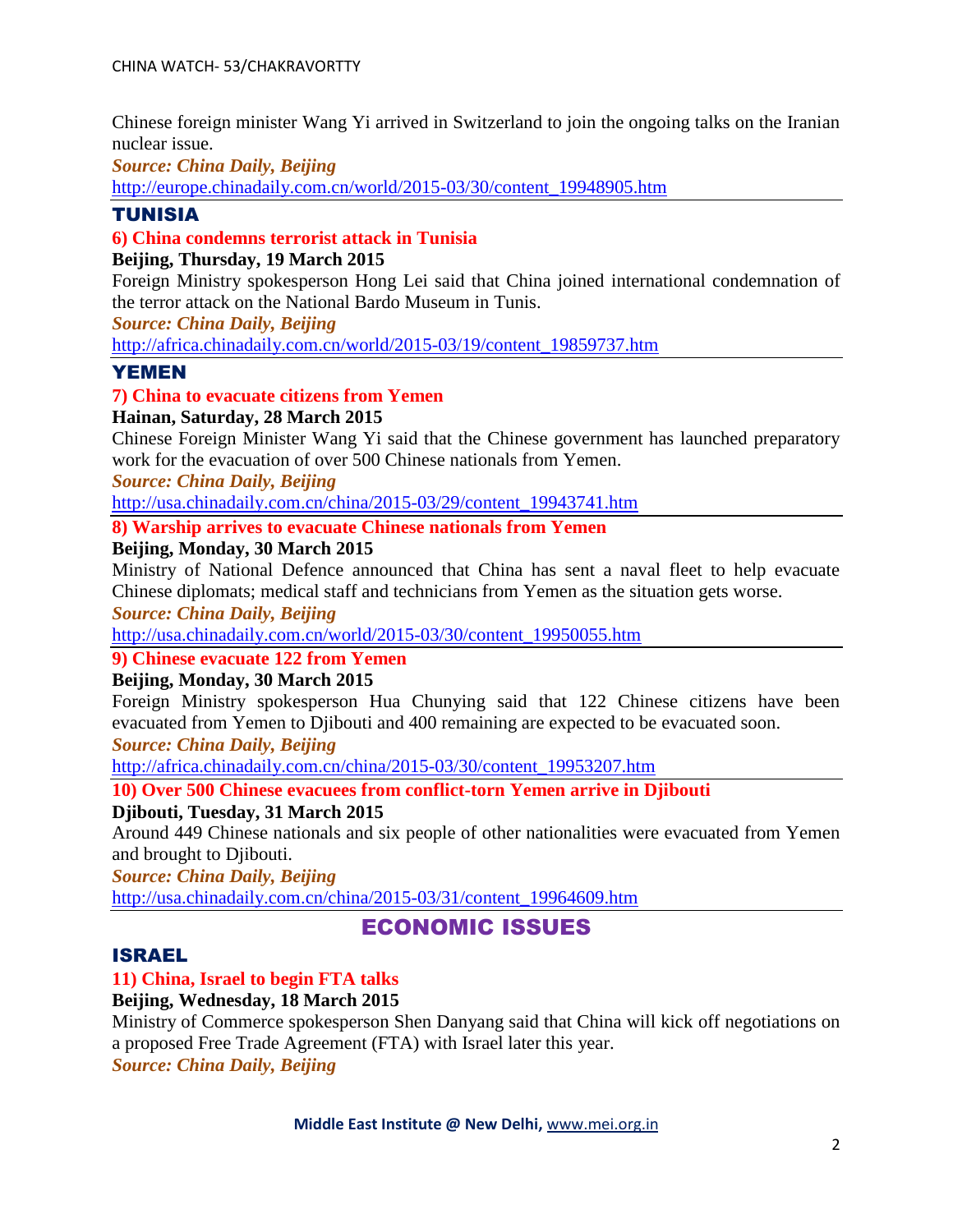#### [http://www.chinadaily.com.cn/business/2015-03/18/content\\_19844999.htm](http://www.chinadaily.com.cn/business/2015-03/18/content_19844999.htm)

#### **12) Israel, China launch task force to boost economic ties**

#### **Jerusalem, Tuesday, 31 March 2015**

Israel and China launched a joint Israeli-Chinese Task Force to boost business cooperation and aims to expand bilateral economic ties to about US\$5 billion per year within five years.

*Source: China Daily, Beijing*

[http://africa.chinadaily.com.cn/world/2015-03/31/content\\_19960834.htm](http://africa.chinadaily.com.cn/world/2015-03/31/content_19960834.htm)

#### TURKEY

#### **13) Turkey eyes greater economic cooperation with China**

**Ankara, Wednesday, 25 March 2015**

Cavit Dagdas, Undersecretary of Treasury in Turkey said that he backs strong economic ties with China as it has been Turkey's second largest source of imports. In 2014, China's exports to Turkey reached US\$24 billion which accounted for 10 percent of Turkish imports.

*Source: China Daily, Beijing*

[http://www.chinadaily.com.cn/business/2015-03/25/content\\_19904224.htm](http://www.chinadaily.com.cn/business/2015-03/25/content_19904224.htm)

#### UAE

#### **14) China's Huawei to partner with Etisalat for Network 2020**

**Dubai, Sunday, 8 March 2015**

Chinese Telecom Company Huawei and UAE's Etisalat issued a joint statement that they would jointly develop a framework for end-to-end network from 2020 onwards.

*Source: China Daily, Beijing*

[http://www.chinadaily.com.cn/business/tech/2015-03/08/content\\_19749711.htm](http://www.chinadaily.com.cn/business/tech/2015-03/08/content_19749711.htm)

**15) UAE central bank partners with China's UnionPay**

#### **Abu Dhabi, Monday, 30 March 2015**

The Central Bank of the UAE and UnionPay International of China said that they have signed a deal for linking with UAE-Switch, a service that connects ATMs across UAE.

*Source: China Daily, Beijing*

[http://africa.chinadaily.com.cn/business/2015-03/30/content\\_19948570.htm](http://africa.chinadaily.com.cn/business/2015-03/30/content_19948570.htm)

# MULTILATERAL ISSUES

#### EGYPT

# **16) China welcomes Egypt's application to AIIB**

#### **Beijing, Monday, 30 March 2015**

China welcomed the application of Egypt to join the Asian Infrastructure Investment Bank (AIIB) to join the bank as a founding member.

*Source: Xinhua, Beijing*

[http://news.xinhuanet.com/english/2015-03/30/c\\_134110798.htm](http://news.xinhuanet.com/english/2015-03/30/c_134110798.htm)

*See also: China Daily, Beijing*

[http://www.chinadaily.com.cn/business/2015-03/31/content\\_19961805.htm](http://www.chinadaily.com.cn/business/2015-03/31/content_19961805.htm)

#### GCC

#### **17) China to advance free trade talks with Arabs, Israel**

#### **Beijing, Thursday, 5 March 2015**

A Chinese government report stated that China will advance talks on free trade zones with the Gulf Cooperation Council (GCC) and Israel.

#### **Middle East Institute @ New Delhi,** [www.mei.org.in](http://www.mei.org.in/)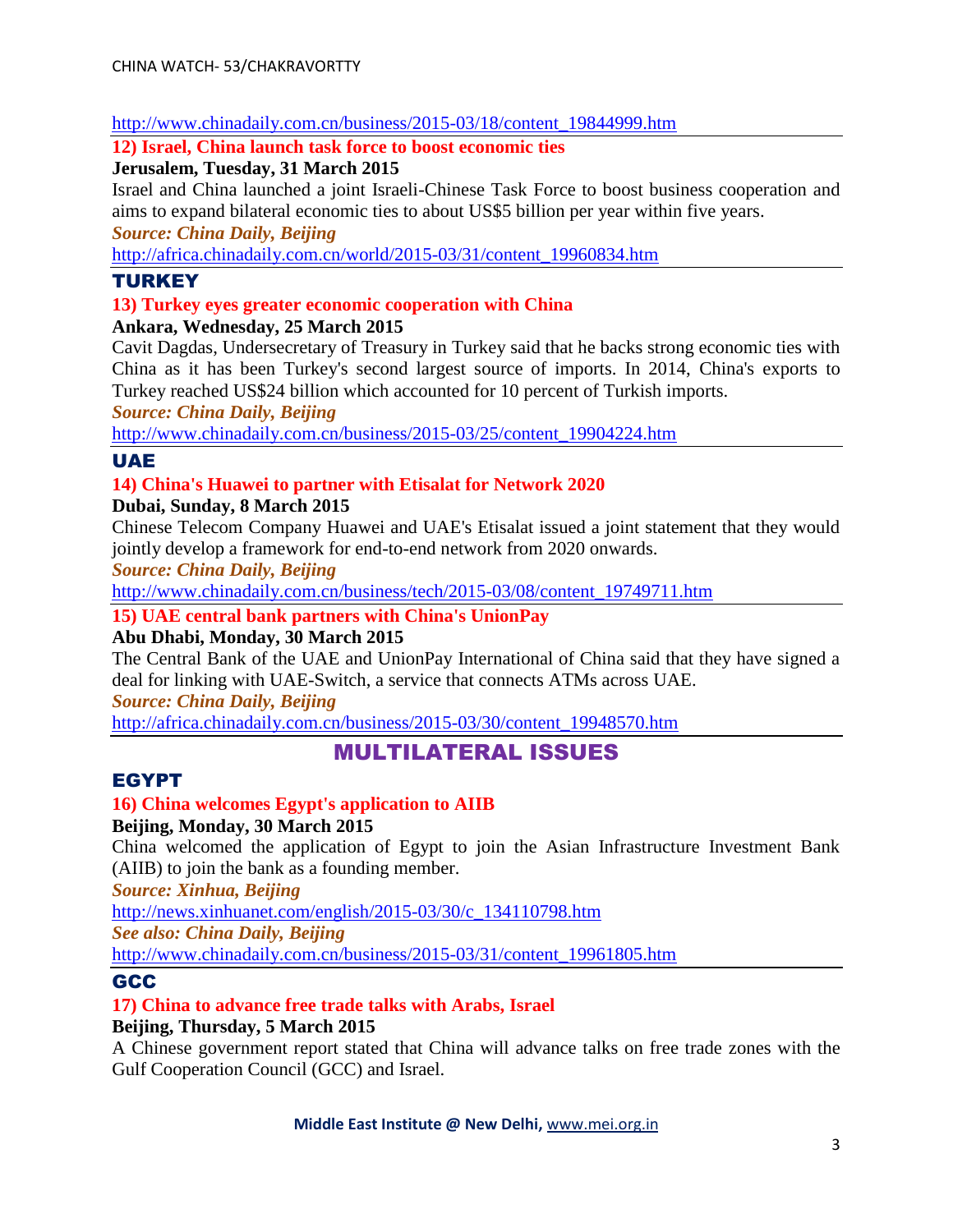#### *Source: China Daily, Beijing*

[http://www.chinadaily.com.cn/business/2015-03/05/content\\_19725656.htm](http://www.chinadaily.com.cn/business/2015-03/05/content_19725656.htm)

**18) China banks on ties with Gulf Cooperation Council**

#### **Beijing, Friday, 27 March 2015**

Cao Jiachang, Deputy Director-General of the Department of West Asian and African Affairs at China's Ministry of Commerce, said that trade cooperation between China and members of the GCC is playing a significant role in the development of "Belt and Road" initiatives of China. *Source: China Daily, Beijing*

[http://www.chinadaily.com.cn/cndy/2015-03/27/content\\_19923102.htm](http://www.chinadaily.com.cn/cndy/2015-03/27/content_19923102.htm)

#### **TURKEY**

#### **19) Turkey applies to join China-proposed AIIB**

#### **Beijing, 27 March 2015**

Turkey applied to join the Asian Infrastructure Investment Bank (AIIB) as a prospective founding member.

*Source: China Daily, Beijing*

[http://www.chinadaily.com.cn/business/2015-03/27/content\\_19925936.htm](http://www.chinadaily.com.cn/business/2015-03/27/content_19925936.htm)

# MISCELLANEOUS ISSUES

#### **TURKEY**

#### **20) Missile sale to Turkey confirmed**

#### **Langkawi, Thursday, 19 March 2015**

China confirmed an agreement to sell the HQ-9 air defence missile system to Turkey during the Langkawi International Maritime and Aerospace exhibition in Malaysia.

*Source: China Daily, Beijing*

[http://www.chinadaily.com.cn/cndy/2015-03/19/content\\_19850860.htm](http://www.chinadaily.com.cn/cndy/2015-03/19/content_19850860.htm)

#### UAE

#### **21) Chinese currency trade settlement gains popularity in Gulf region**

#### **Dubai, Friday, 13 March 2015**

With Chinese currency the Yuan becoming increasingly acceptable in banks and enterprises in the Gulf region, banks are seeking ways to catalyze the growing demand for conducting trade with the currency."By the end of 2014, the Yuan has become the world's seventh largest payment currency and the ninth largest trading currency," Tian Jun, general manager of Abu Dhabi branch of Bank of China said.

*Source: China Daily, Beijing* [http://africa.chinadaily.com.cn/business/2015-03/13/content\\_19802674.htm](http://africa.chinadaily.com.cn/business/2015-03/13/content_19802674.htm)

#### TERRORISM/ISLAMIC STATE

**22) IS recruits Xinjiang residents**

**Xinjiang, Wednesday, 11 March 2015**

Zhang Chunxian, an official from the Xinjiang Uygur autonomous region, observed that some Xinjiang residents have joined the Islamic State.

*Source: China Daily, Beijing*

[http://europe.chinadaily.com.cn/china/2015-03/11/content\\_19781069.htm](http://europe.chinadaily.com.cn/china/2015-03/11/content_19781069.htm)

# COMPILED BY DIPANWITA CHAKRAVORTTY